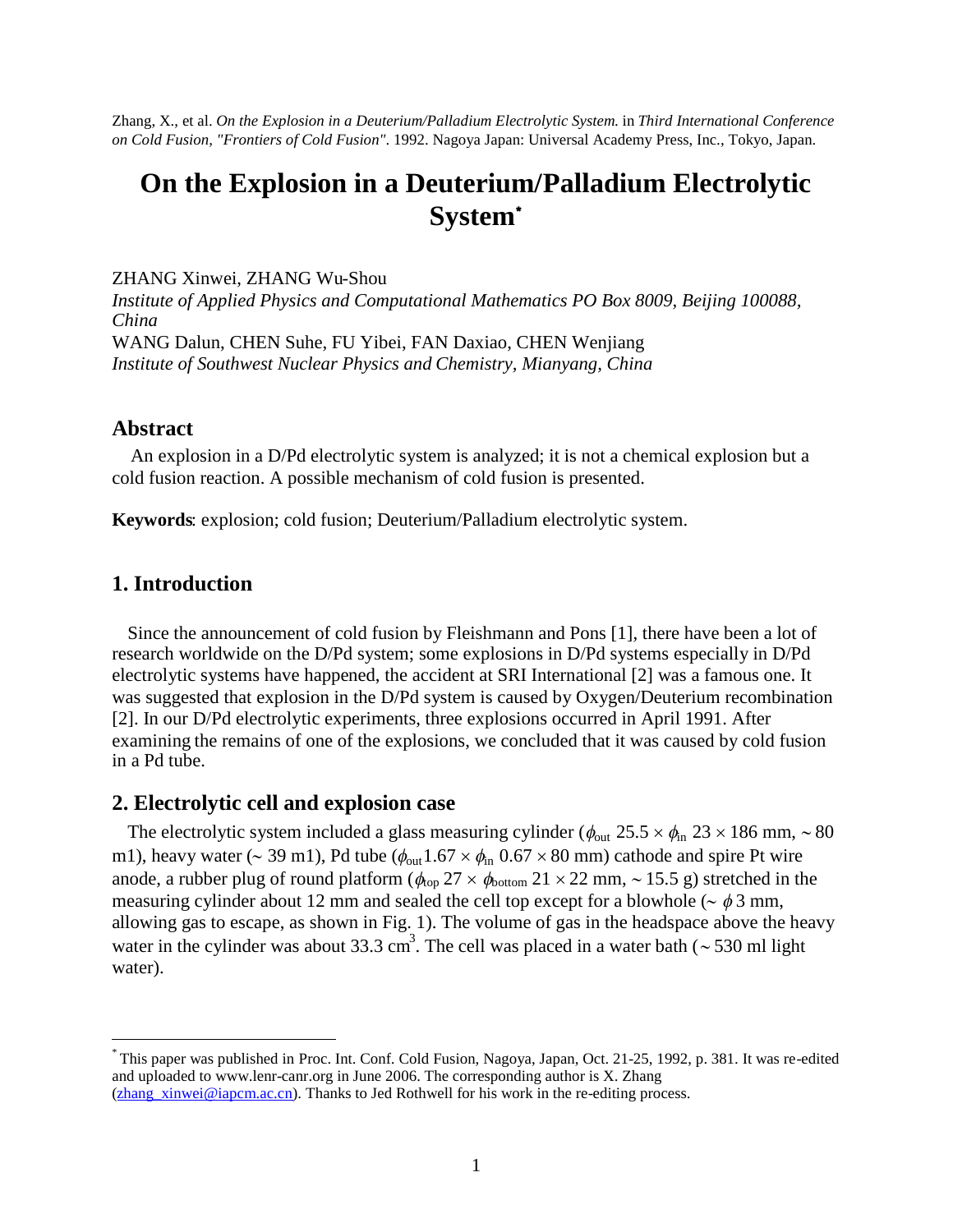There were three explosions in these D/Pd electrolytic systems in April 1991. In two explosions, the rubber plug with Pd tube and Pt wire flew off about  $1.5 \sim 2$  meters away, and the bottom of cell was blown out;  $D_2O$  in cell had been mixed with  $H_2O$  in the bath. Because no one was present at the scene of explosion, direct observation was impossible. But the temperature of the water in the bath was measured within a half hour after one explosion, and it was found to have risen by 5<sup>o</sup>C. The electrolysis had continued about 50 hours with 7.5 V of cell voltage and 0.26 A of electrolytic current before the explosion.



**Fig. 1. Schematic of experimental set-up**

## **3. Explosion analysis**

Firstly, a 5<sup>o</sup>C temperature rise of 530 ml water need absorb heat:  $\Delta Q = 1.1 \times 10^4$  J at least (heat dissipation after explosion is neglected).

Secondly, as a result of a simulation test, 2.1 kg of force is needed to cause the plug to fly off, corresponding to excess pressure  $\Delta P = 5.1 \times 10^4$  Pa. That is to say, the minimum pressure in gas cylinder of cell is  $1.5 \times 10^5$  Pa. Because the electrolytic cell is an open system, the D<sub>2</sub> and O<sub>2</sub> gases produced in electrolysis can escape through the blowhole easily and the excess gas in cell cannot accumulate, as a general rule. The only situation is that a lot of gas is produced in short time  $(\tau)$  and high pressure is formed in cell. Therefore the gas cannot escape through the small hole efficiently and the rubber plug is pushed out and flying off, the bottom of cell is blown out in the resulting rocket action. Two possible situations can lead to this result:

 $\langle 1 \rangle D_2 + O_2$  recombination causes chemical explosion. Volume of gas above electrolyte in the cell is 33.3 cm<sup>3</sup>, the heat production *Q* can be calculated using the optimal  $D_2/O_2$  mixing ratio: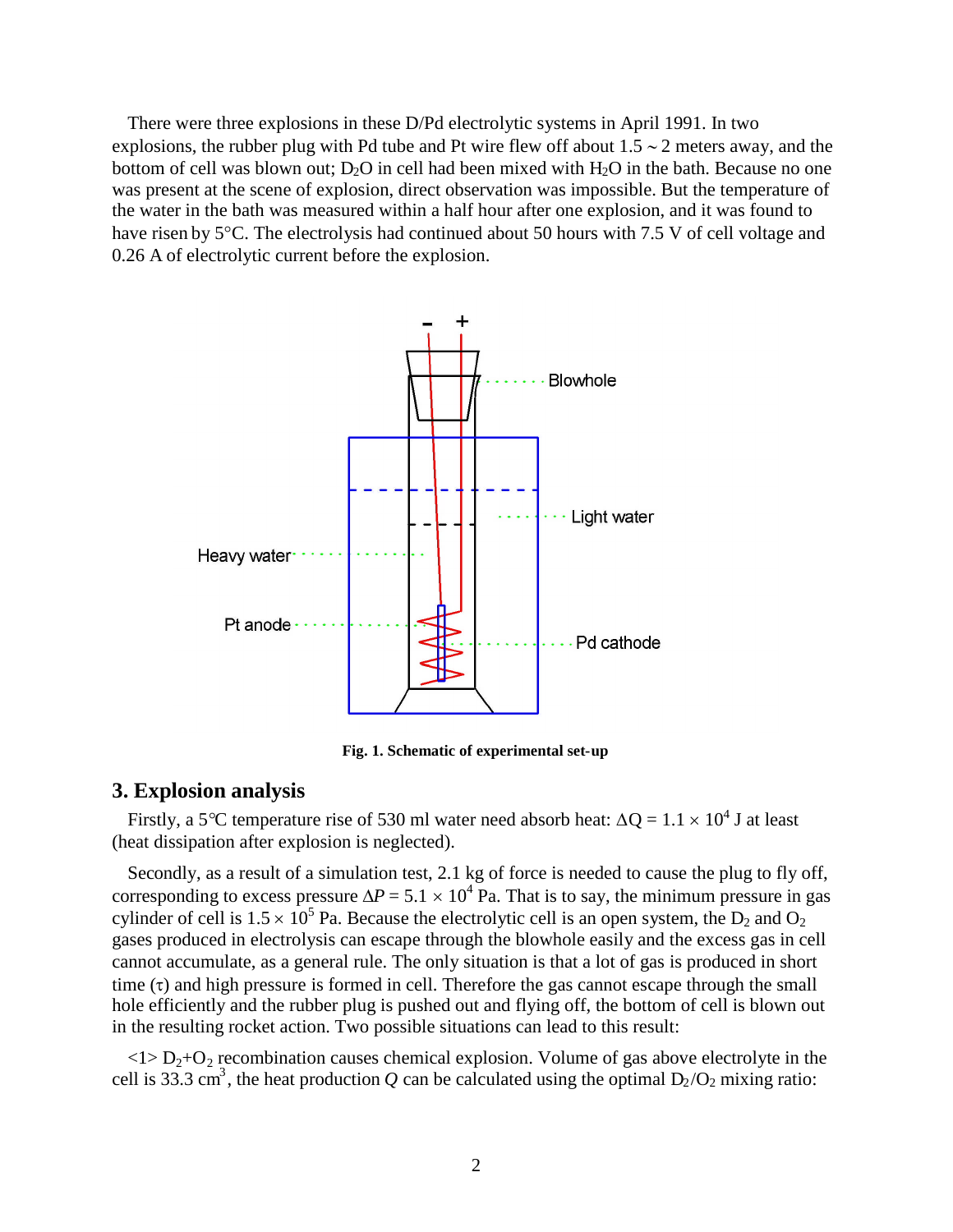$$
D_2 + \frac{1}{2}O_2 = D_2O + 67.8 \text{ kcal}
$$

 $Q = 281$  J. This is much less than the actual heat.

We consider another extreme situation, the space above electrolyte in cell is filled with  $O<sub>2</sub>$  gas and it combines with  $D_2$  gas released from Pd tube in short time and forms water, the corresponding heat is 843 J, it is only 1/13 of the actual heat and this kind of heat cannot heat up electrolyte efficiently, so the real explosion cannot be caused by chemical reaction.

<2> Heat burst is caused by cold fusion in Pd tube. Lots of heat released makes the temperature of Pd tube rise to thousands of degrees and the heavy water around it vaporizes rapidly, the heavy water vapor raises the pressure in the cell rapidly, and the explosion occurs.

We can estimate the upper limit of  $\tau$ .

$$
\tau = \frac{L}{V_{\text{eff}}} = L \sqrt{\frac{\rho_0}{\Delta P} \left(\frac{\phi}{\phi_1}\right)^2}
$$

where  $L = 8$  cm (height of gas cylinder),  $\Delta P = 5.1 \times 10^4$  Pa,  $\phi = 2.3$  cm (inner diameter of the cell),  $\phi_1 = 0.3$  cm (effective diameter of blowhole),  $\rho_0 = 0.0009$  g/cm<sup>3</sup> (density of heavy water vapor at 1 atm). The result is  $\tau = 0.058$  s.

The energy production rate is:

$$
P \ge P_{\min} = \frac{\Delta Q}{\tau V} = 1.1 \times 10^6 \text{ W/cm}^3 \text{ Pd}
$$

 $V = 0.147$  cm<sup>3</sup>, is volume of Pd tube. The heat burst in the explosion reached MW per cm<sup>3</sup> Pd.

There was also an explosion in a D/Pd electrolytic system at SRI International on January 2, 1992. Because it was a closed system and the parameters are complex, we cannot reach a clear conclusion on it as here, but it is possible that it was also a cold nuclear fusion explosion.

#### **4. A proposal for mechanism of cold fusion**

Where such large excess heat comes from? Why the heat mismatches nuclear products? It is puzzle for us and very difficult to explain within the domain of the physical and chemical knowledge now available, it is possible that new physics appears in it. Two years ago, the first author of this paper provided a hypothesis as below [3].

A small part of the rest energy  $Mc^2$  connected with the rest mass M of deuterium can be transformed directly into utilizable energy, this process named as RDTME can be written in the form of

$$
D_1 + D_2 \rightarrow D_3 + D_4 + \varphi \tag{1}
$$

in which  $D_i$  ( $i = 1 \sim 4$ ) represents deuterons with rest  $M_i$ , and

$$
M_3 = M_1 - \Delta M_1, \ \ M_4 = M_2 - \Delta M_2 \tag{2}
$$

 $\varphi = (\Delta M_1 + \Delta M_2)c^2 > 0$  is the energy which can be released as the kinetic energy of electron, deuterons and/or the energy of photon. It seems that the value of  $\varphi$  mainly distributes from order of 1 eV to 20 keV.